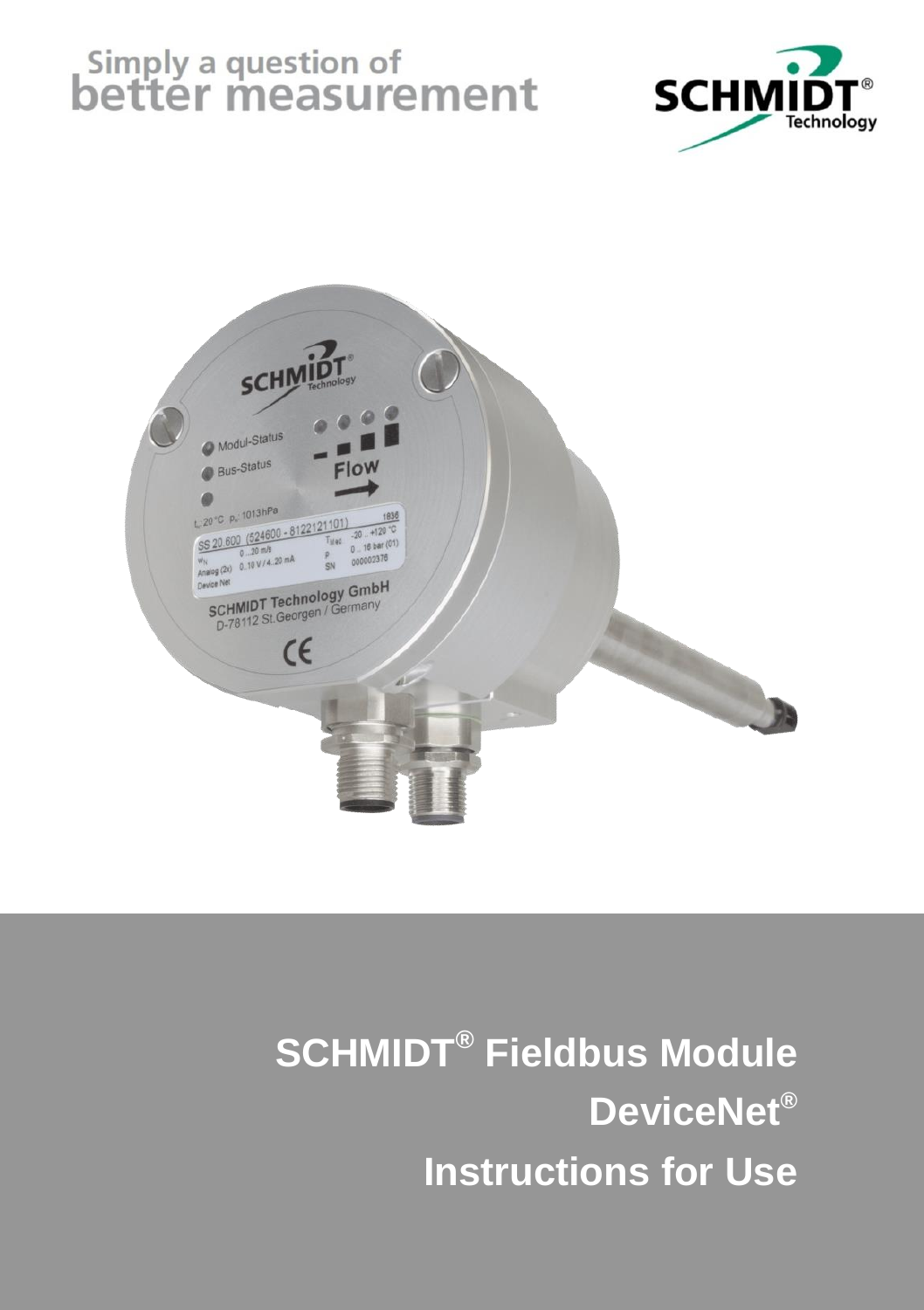## **SCHMIDT® Fieldbus Module DeviceNet®**

## **Table of Contents**

| $2^{\circ}$ |  |
|-------------|--|
|             |  |
|             |  |
|             |  |
| $6 -$       |  |
| $7^{\circ}$ |  |
|             |  |

Imprint:

Copyright 2018 **SCHMIDT Technology GmbH** All rights reserved

Version: 557786.02 Subject to modifications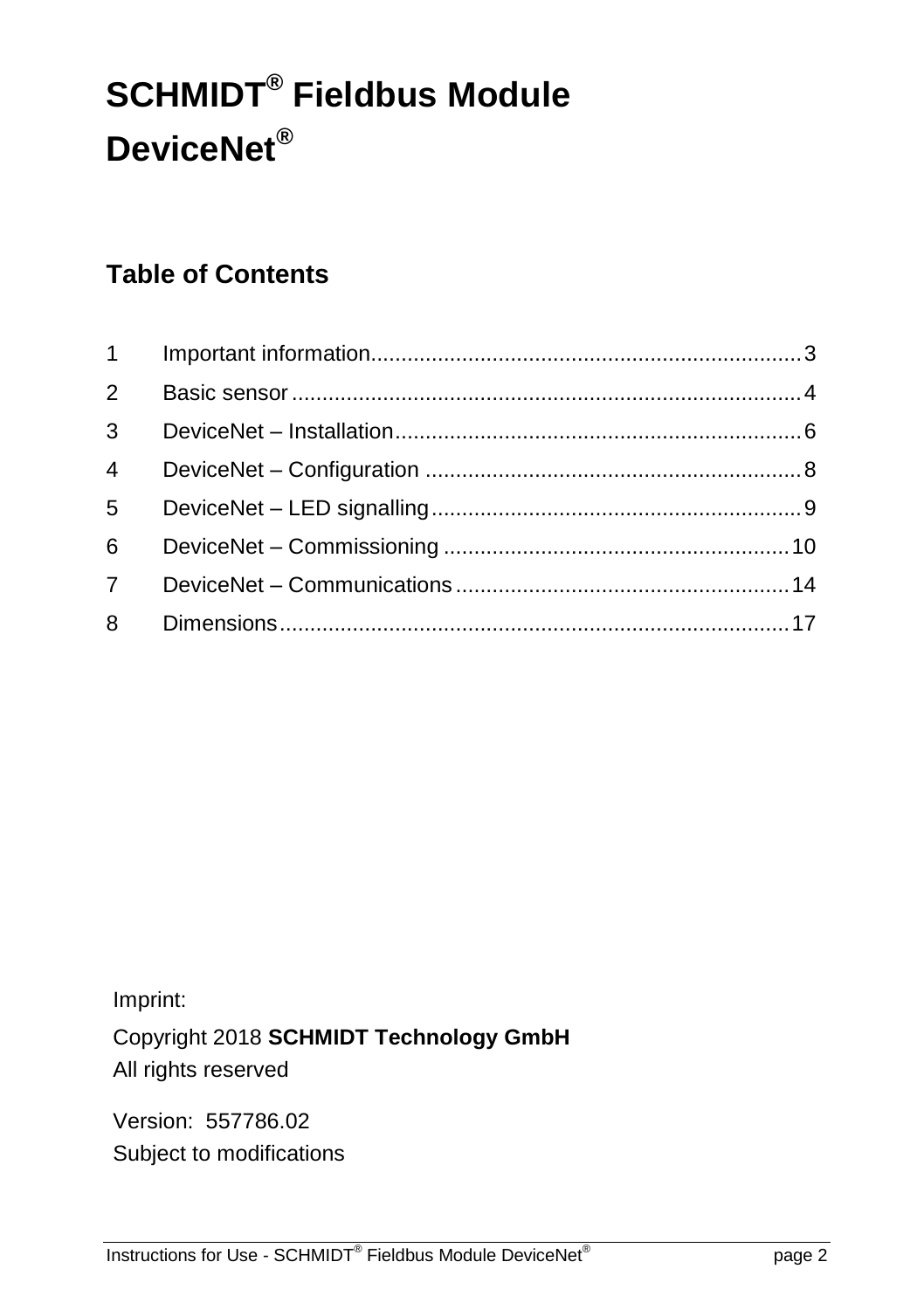## <span id="page-2-0"></span>**1 Important information**

The instructions for use contain all required information for a fast commissioning and safe operation of a **SCHMIDT® DeviceNet® Module**.

The module can only be operated in combination with a **SCHMIDT® flow sensor** based on the 600 family, which serves as base unit.

Since the present operating instructions mainly describe the fieldbusspecific aspects, please also be sure to observe the operating instructions of the connected base sensor:

- **SS 20.600:** ...Instructions for Use SS 20.600" (535084.02)
- **SS 20.651**: "Instructions for Use SS 20.651" (547608.02)

All relevant instructions for use must be read completely and observed carefully, before putting the unit into operation.

- Any claims under the manufacturer's liability for damage resulting from non-observance or non-compliance with these instructions will become void.
- Tampering with the device in any way whatsoever with the exception of the designated use and the operations described in these instructions for use - will forfeit any warranty and exclude any liability.
- The unit is designed exclusively for the use described below. In particular, it is not designed for direct or indirect protection of personal or machinery.
- **SCHMIDT Technology** cannot give any warranty as to its suitability for certain purpose and cannot be held liable for errors contained in these instructions for use or for accidental or sequential damage in connection with the delivery, performance or use of this unit.

## **Symbols used in this manual**

The symbols used in this manual are explained in the following section.



#### **Danger warnings and safety instructions. Read carefully!**

Non-observance of these instructions may lead to injury of personal or malfunction of the device.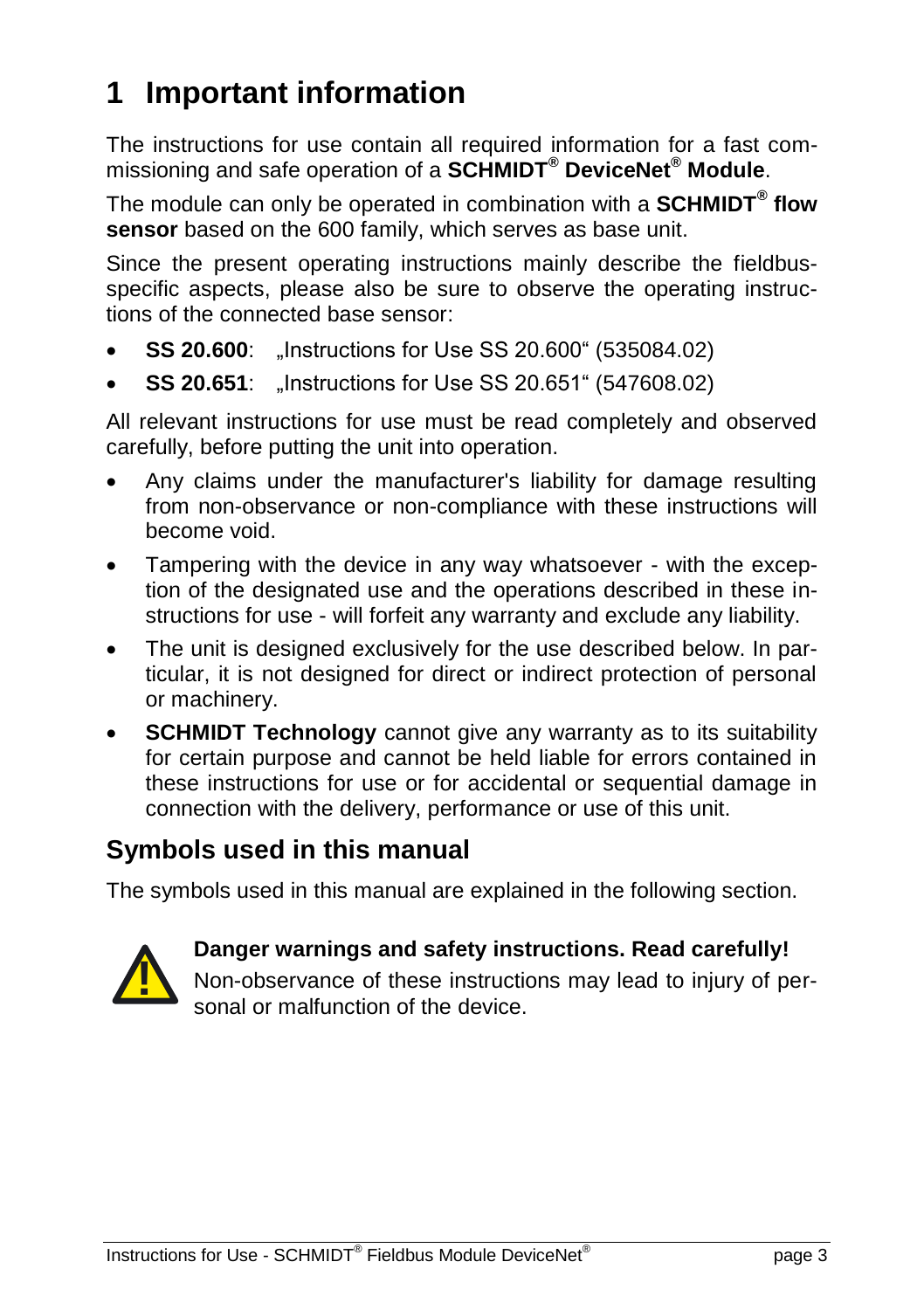## <span id="page-3-0"></span>**2 Basic sensor**

## **Electrical connection**

The operating voltage can only be connected to the connector of the basic sensor.



Comprehensive details for electrical and mechanical installation can be found in the general instructions for use of the basic sensor.

The operating data of the module correspond to those of the basic sensor. The additional current consumption is typical 15 mA and at maximum 25 mA.

The analogue outputs (flow velocity and medium temperature) as well as the impulse outputs (flow velocity or volume) are only available at the connector of the basic unit.

The field bus can be connected only to the field bus connector.



During electrical installation ensure that no voltage is applied and inadvertent activation is not possible.



The appropriate protection class III (PELV / EN 50178) has to be considered.



Only operate the sensor within the defined range of operating voltage (see manual of basic sensor).

Undervoltage may result in malfunction; overvoltage can lead to irreversible damage.

## **Commissioning**

The valid measuring ranges are indicated on the type label.

After applying supply voltage, the sensor signals its initialization by simultaneously switching all four horizontal status LEDs (see Figure 3) sequentially in the colours red, orange and green.

If the sensor is in the correct operational state after initialization it switches into measuring mode. All indications for flow velocity (LEDs, signal outputs and fieldbus) jump for a short period to maximum and settles after several seconds at the correct measuring value provided the sensor probe has medium temperature already. Otherwise, the process will prolong until the sensor has reached medium temperature.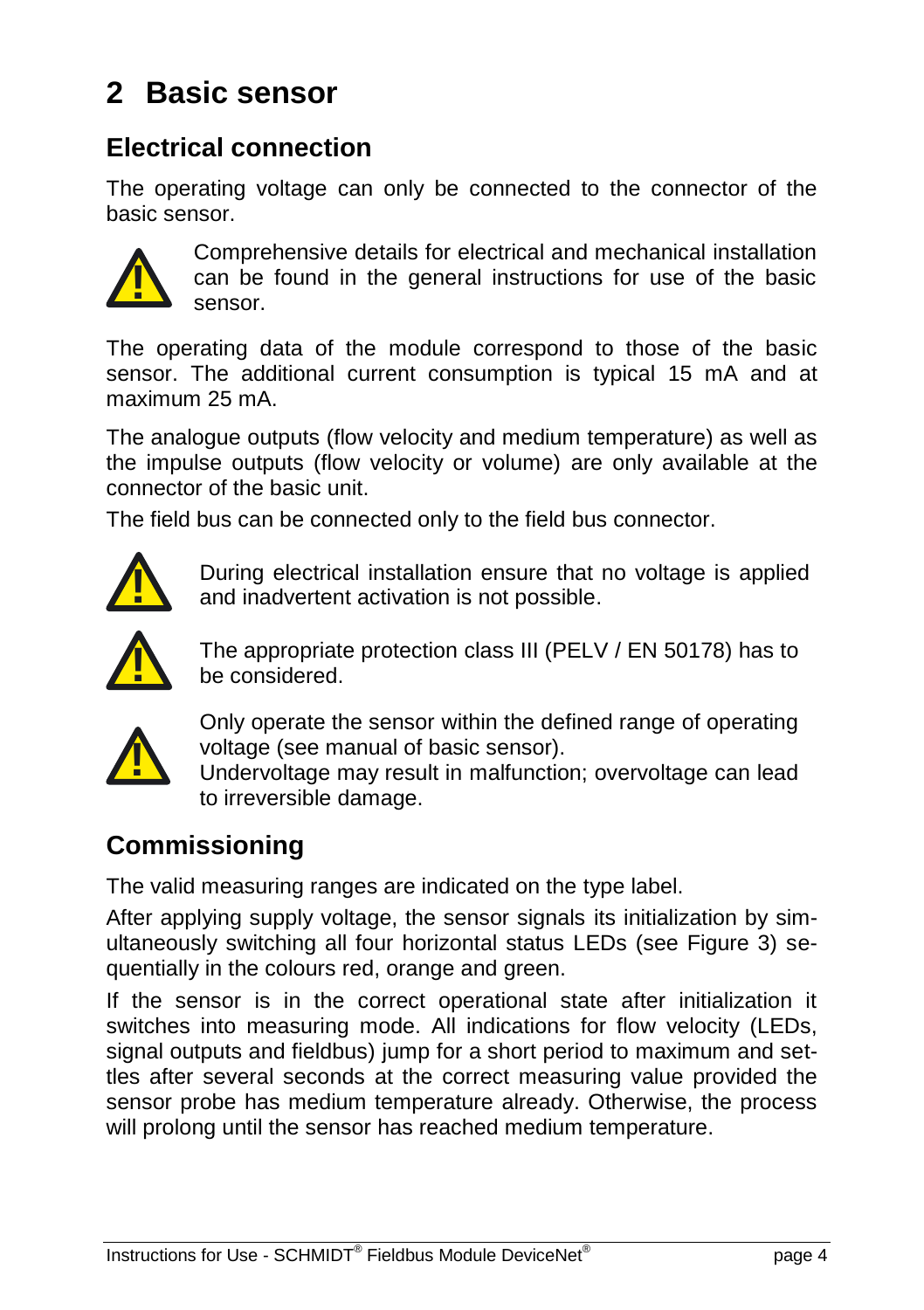## **LED-display state of basic sensor**

| No.            | <b>State</b>                                     | LED <sub>1</sub> | LED <sub>2</sub> | LED <sub>3</sub> | LED <sub>4</sub> |
|----------------|--------------------------------------------------|------------------|------------------|------------------|------------------|
| 1              | Ready for operation & flow $< 5 \%$ <sup>1</sup> |                  | ∩                | ∩                | ∩                |
| 2              | Flow $>$ 5 %                                     |                  | ◯                | ∩                | ∩                |
| 3              | Flow $> 20 \%$                                   |                  |                  | ◯                | ∩                |
| $\overline{4}$ | Flow $>$ 50 %                                    |                  | ◯                | ∩                | ∩                |
| 5              | $Flow > 80 \%$                                   |                  | $\cup$           | ◯                |                  |
| 6              | Flow $> 100 %$ (= Overflow)                      |                  | O                | ∩                | ∩                |
| 7              | Sensory element defective                        | ∩                | O                | ∩                | ∩                |
| 8              | Supply voltage too low                           | $\bigcirc$       | O                | ∩                | ∩                |
| 9              | Supply voltage too high                          | ∩                | ∩                | ∩                | ∩                |
| 10             | Temperature of electronics too low               | $\bigcirc$       | ∩                | $\bigcirc$       | ∩                |
| 11             | Temperature of electronics too high              | ∩                | O                | ∩                | ∩                |
| 12             | Temperature of medium too low                    |                  | O                | ∩                |                  |
| 13             | Temperature of medium too high                   | D                |                  |                  |                  |

#### **Legend**

- 
- $\bigcirc$

 $\bigcirc$  LED off  $\bigcirc$  LED shines orange

LED shines green  $\qquad \qquad \bullet$  LED flashes red (approx. 2 Hz)

<span id="page-4-0"></span>**Table 1**

1

## **Carrying out the zero flow plausibility check (zfc)**

The zfc has been introduced to detect an alteration of the heat transfer characteristic of the sensor element by checking its heating power at zero flow. Thus it is possible to detect deviations which are caused e.g. by contamination or other alterations of the sensor element by means of a simple test without dismounting the sensor unit (see subchapter: *Sensor status* "zfc" - [handling by user\)](#page-15-0).

 $1$ , %" of measuring range of flow velocity of the basic sensor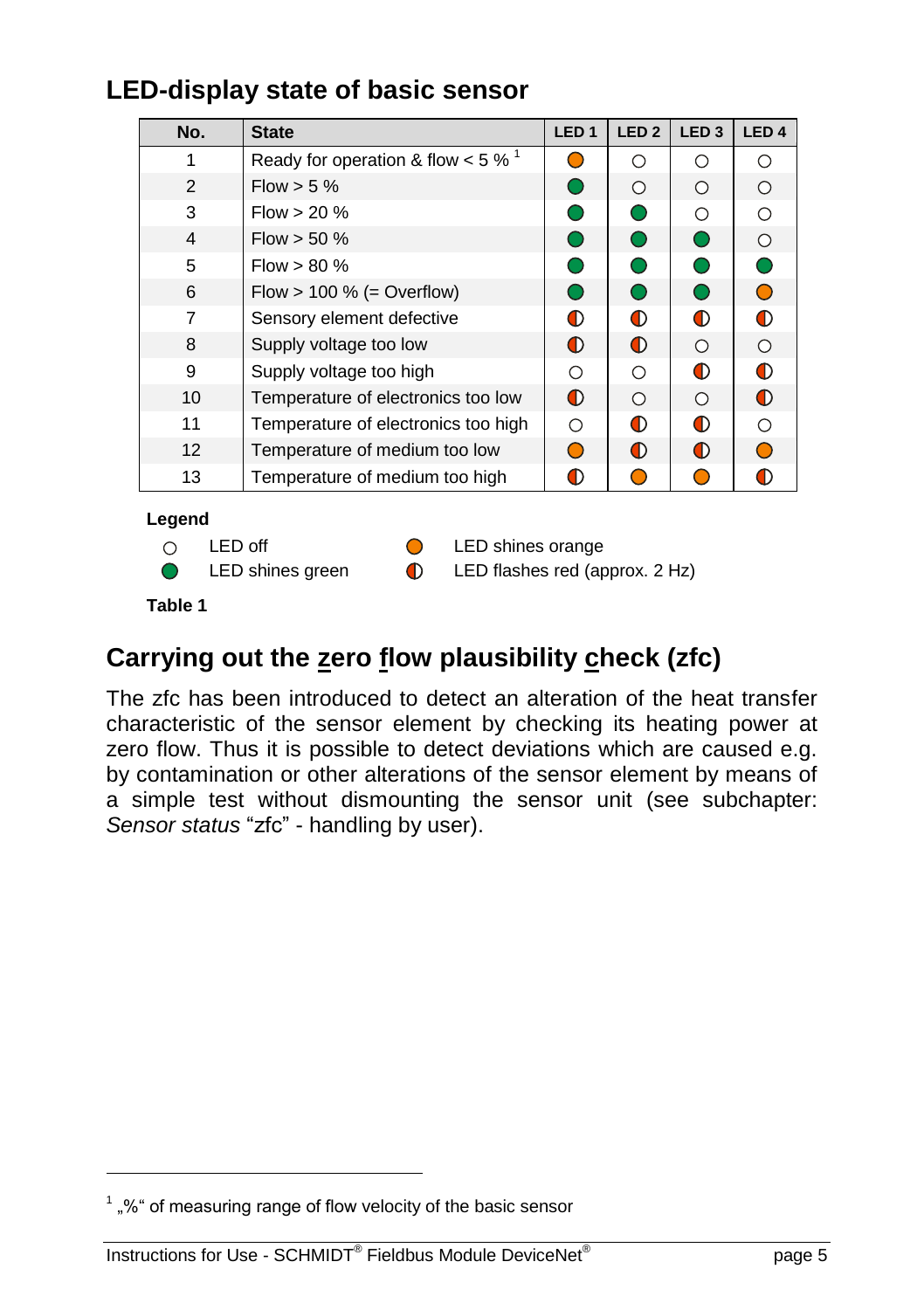## <span id="page-5-0"></span>**3 DeviceNet – Installation**

This optional module implements a slave of DeviceNet<sup>®</sup> with a galvanically decoupled fieldbus interface<sup>2</sup>.

### **Network topology**

The fieldbus network is based on a multidrop-design. One or more devices are connected directly or with short stub lines to a main line (trunc), whereas multiple devices can share a stub.

The network comprises a maximum of 64 participators (master and slaves). Every network must be terminated at the beginning and the end of the trunc (bus termination; between data lines "CAN\_H" and "CAN\_L") using resistors with 121  $\Omega$  (1 % / 0.25 W).



1

The module itself has no terminating resistors integrated. The trunc has to be terminated at each of his ends with external termination resistors.

Only cables which are specially certified for DeviceNet installation should be used (see subchapter [Fieldbus](#page-6-0) cable).

The maximum permitted trunc length (including the maximum stub lines at the ends of the trunc) as well as the sum of its stub lengths depends on the transmission rate<sup>3</sup> and the type of the cable (see [Table 2\)](#page-5-1). The sum of the length of the stubs must not exceed the total length of the trunc.

| <b>Transmission rate</b><br>[kbit/s] | Max. network<br>length [m] | Max. sum of stub<br>lengths [m] |
|--------------------------------------|----------------------------|---------------------------------|
| 125                                  | 500                        | 156                             |
| 250                                  | 250                        | 78                              |
| 500                                  | 100                        | 39                              |

<span id="page-5-1"></span>**Table 2: Admissible line lengths for "thick" cables**

The particular stub may not be more than 6 m in length.

The transmission rate will be set manually whereas one position selects automatic baud rate which is set by the bus master.

 $2$  The fieldbus connections are galvanically decoupled from the electronics of the basic sensor.

 $3$  Specifications apply to the "thick" cable with an outer diameter of 12.2 mm.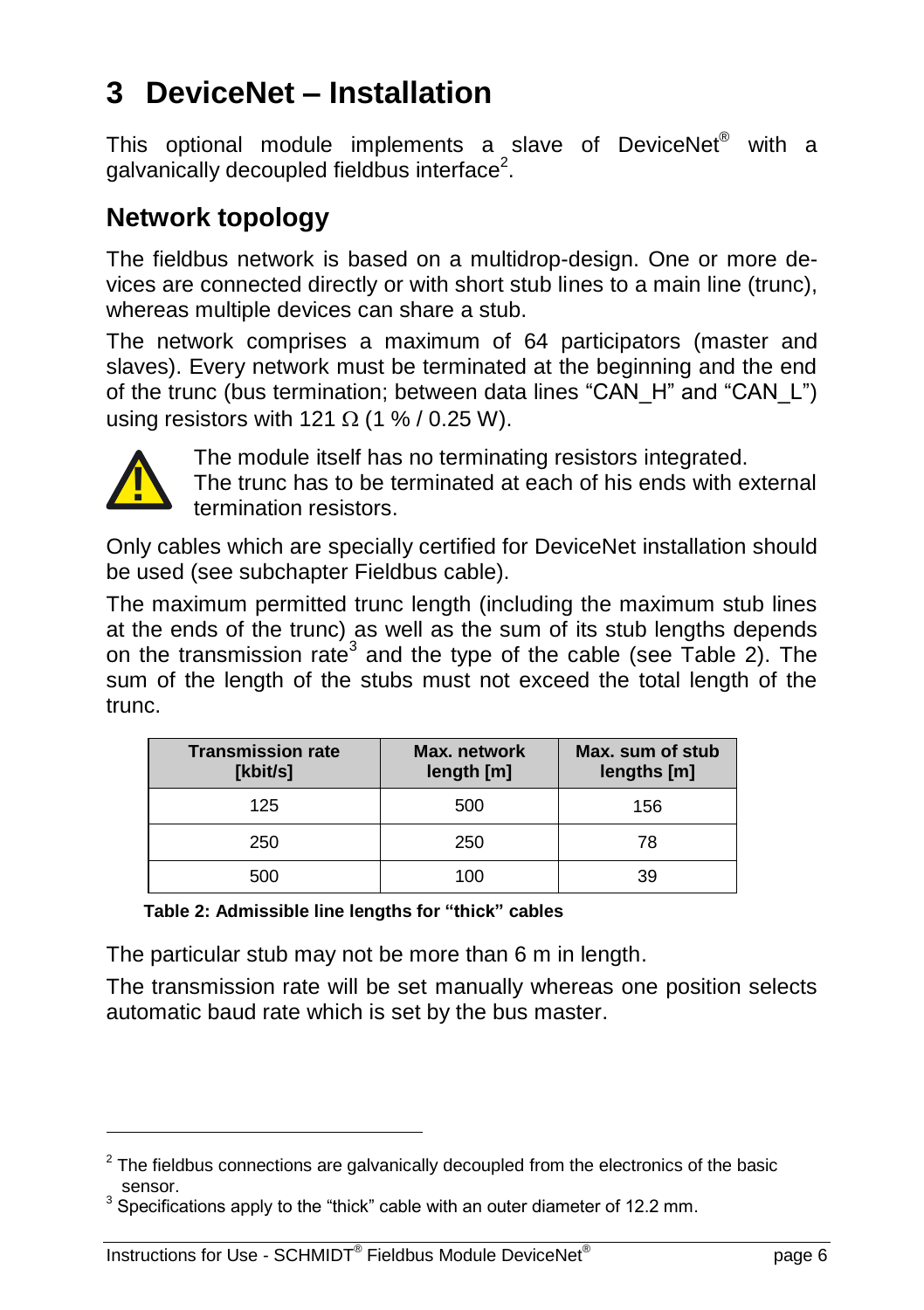## **Fieldbus connector**

The connector of the module is designed as a 5-pin M12 plug (male, Acoded) with a thread for the connecting cable<sup>4</sup> (pin assignment see [Figure](#page-6-1) 1 and [Table 3\)](#page-6-2).



**Figure 1**: View on connector of module (male)

| Pin           | <b>Designation</b> | <b>Function</b>    |
|---------------|--------------------|--------------------|
|               | Shielding          | <b>EMC</b>         |
| $\mathcal{P}$ | V+                 | +24 V (DeviceNet)  |
| 3             | V-                 | GND (DeviceNet)    |
| 4             | CAN H              | Positive data line |
| 5             | CAN L              | Negative data line |

<span id="page-6-2"></span>**Table 3 Pin assignment of fieldbus interface**

<span id="page-6-1"></span>The shielding of the plug-in connector (and therefore the cable shielding) is in electrical contact with the metallic housing of the module and the basic sensor.

The module plug itself is waterproof. However, if no bus cable is attached, the plug should be protected against moisture with a cap to protect the pins and the electrical signals also.



The power supply  $("V+. V-")$  should be used to supply the DeviceNet network only.

## <span id="page-6-0"></span>**Fieldbus cable**

For connection, data cables specifically specified for DeviceNet are commercially available.



It is strongly recommended to use a connecting cable which is suitable for DeviceNet.

To achieve high immunity and low interference emission, the cable shield must be grounded at only one point (for the shielding concept see recommendations of the ODVA®<sup>5</sup>). Independent of that, the fieldbus cable should be installed separately from other electrical cables.



-

Good grounding of the cable shield is essential.

The appropriate protection class PELV (EN 50178) has to be considered.

<sup>&</sup>lt;sup>4</sup> Spigot nut is on connecting cable.

<sup>5</sup> Open DeviceNet Vendor Association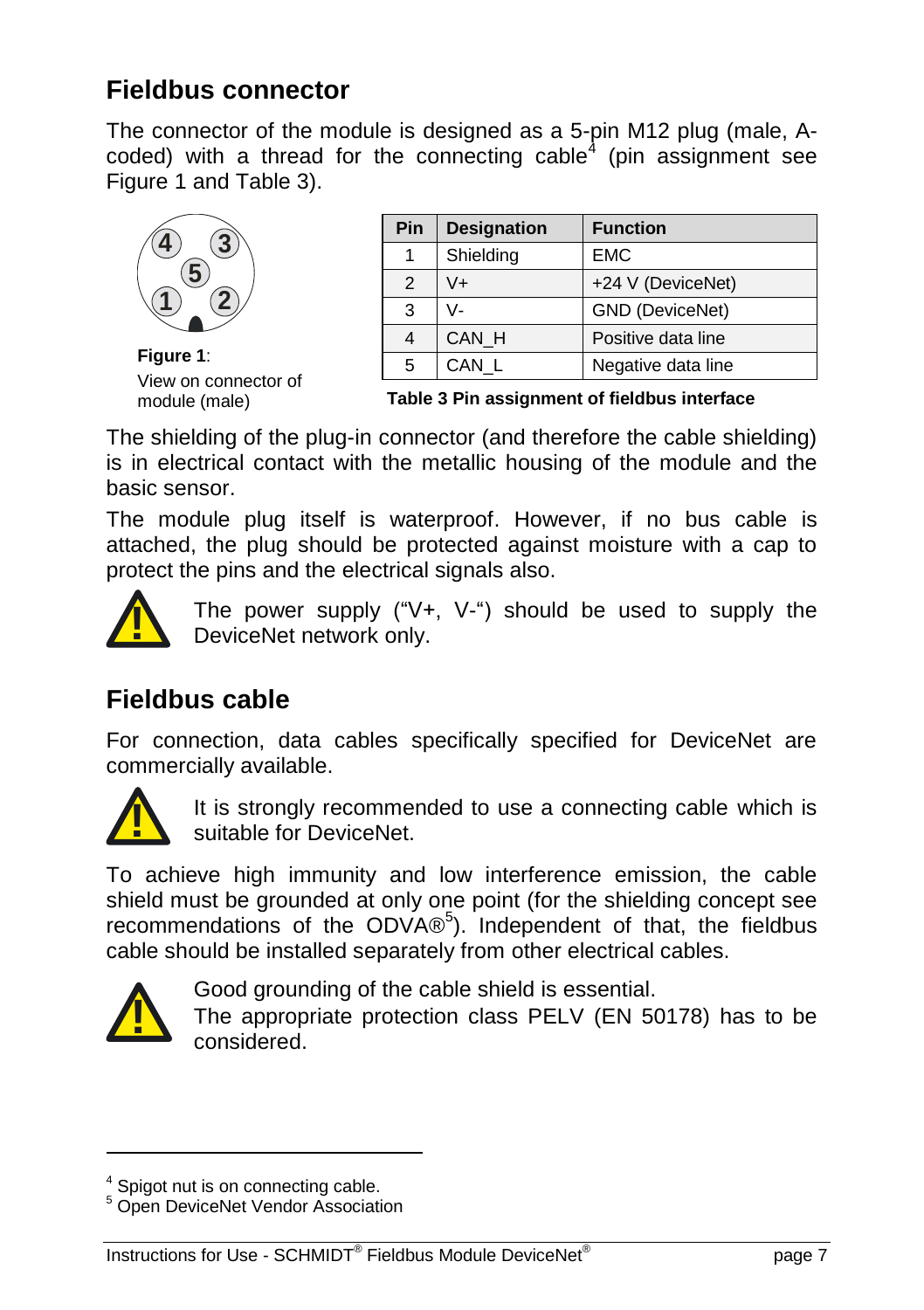## <span id="page-7-0"></span>**4 DeviceNet – Configuration**

#### **Device address and baud rate**

The device address is manually set by several control elements inside the housing (see [Figure 2\)](#page-7-1). For this, the two captive screws of the housing cover must be unscrewed to open the lid.



**Figure 2 Control elements for manual settings**

<span id="page-7-1"></span>Configuration:

- The address of the device is set with two rotary decimal switches. Permitted address area: 0 … 63 (default: 11)
- The baud rate is set with two sliding switches.

| Value | В          |     | <b>Baud rate [kBit/s]</b> |
|-------|------------|-----|---------------------------|
|       | OFF        | OFF | 125                       |
|       | <b>OFF</b> | ON  | 250                       |
|       | OΝ         | OFF | 500                       |
|       | ЭN         | OΝ  | Automatic                 |



After finishing the manual settings, make sure that the cover is properly closed and the screws are stoutly tightened.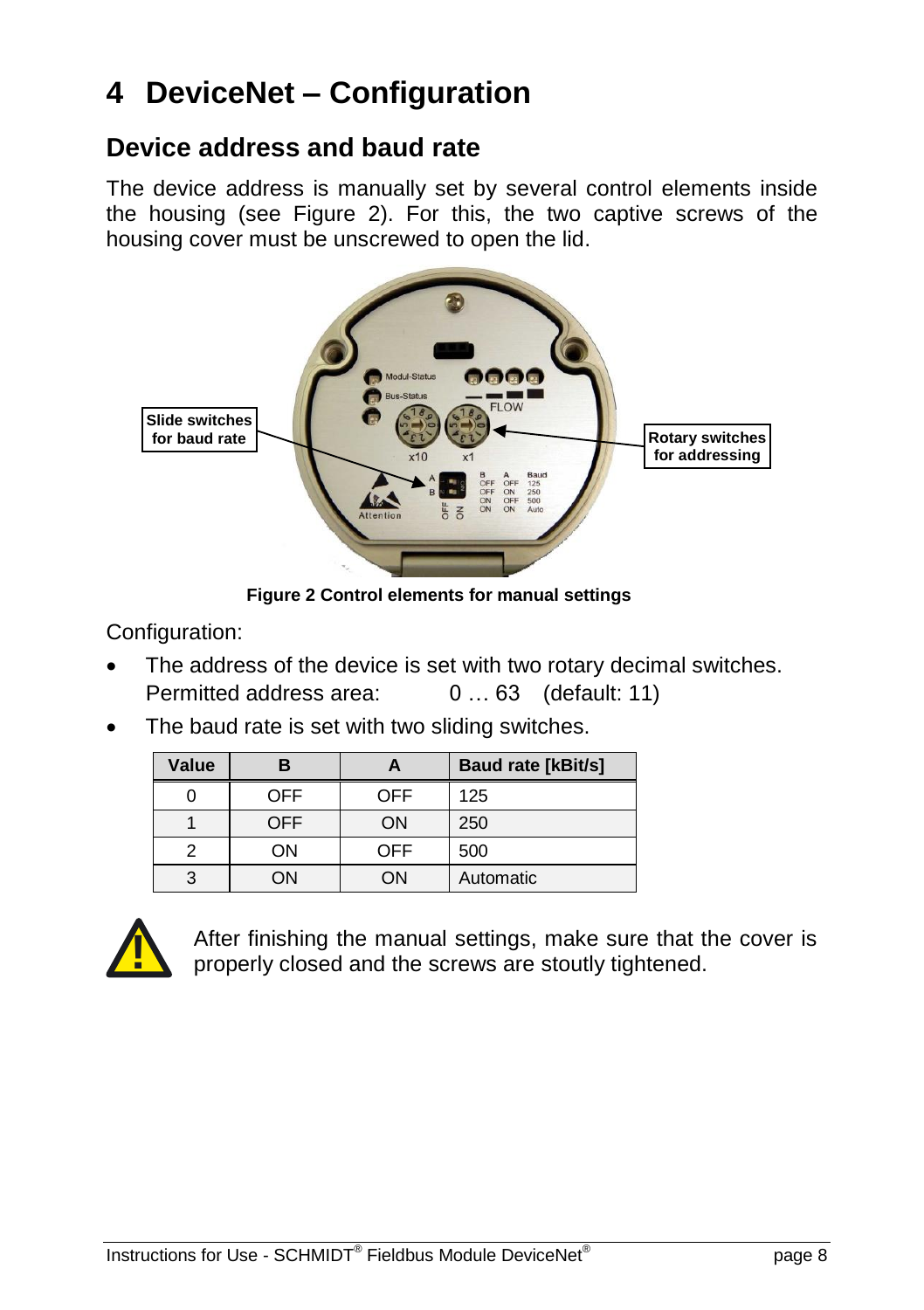## <span id="page-8-0"></span>**5 DeviceNet – LED signalling**

The four horizontally arranged LEDs above the label "Flow" indicate the status of the basic sensor (see also [Table 1\)](#page-4-0).

|                 | <b>SCHMIDT</b><br>Technology                                                                                                                                    |  |
|-----------------|-----------------------------------------------------------------------------------------------------------------------------------------------------------------|--|
| <b>Fieldbus</b> | Modul-Status<br><b>Status</b><br><b>Bus-Status</b><br><b>Flow</b><br><b>Basic sensor</b><br>L 20°C p. 1013hPa                                                   |  |
|                 | 88 20.000<br>1335<br>+350 °C<br>$0.25 \, \text{m/s}$<br>$W_{12}$<br>Tues<br>Analog (2x) 0.10 V / 4.20 mA<br>stmosphärisch<br>000000113<br>SN<br>Profibus DP(V0) |  |
|                 | <b>SCHMIDT Technology GmbH</b><br>D-78112 St.Georgen / Germany<br>$\epsilon$                                                                                    |  |

**Figure 3 Arrangements of LEDs**

The vertically arranged LEDs on the left are related to DeviceNet:

- The topmost LED indicates the status of the module (DeviceNet):
	- $\circ$  Off  $=$  No supply voltage
	- $\bullet$  Flashing green = Automatic detection of baud rate in progress
- $\bullet$  Green  $=$  Operational  $\bullet$  Flashing red = Failure  $\bullet$  Red  $=$  Critical failure  $\bullet$  Red/green, alter. = Self-test • The middle LED indicates the status of fieldbus (DeviceNet):
	- $\circ$  Off  $=$  Offline / no supply voltage
		- $\bullet$  Flashing green = Online, still no connection established
		- $\bullet$  Green  $=$  Online, connection established
		- $\bullet$  Flashing red = Time limit exceeded
		- $\bullet$  Red  $=$  Critical error (e. g. short circuit)
		- $\bullet$  Red/green, alter,  $=$  Self-test
- The bottom LED indicates the status of the internal electronics:
	- $\circ$  Off  $=$  Not operational
	- $\bullet$  Flashing green = Initialisation in progress
	- $\bullet$  Green  $=\text{Online}$
	- $\bullet$  Flashing red = Configuration error
	- $\bullet$  Red = Internal error (z. B. defect)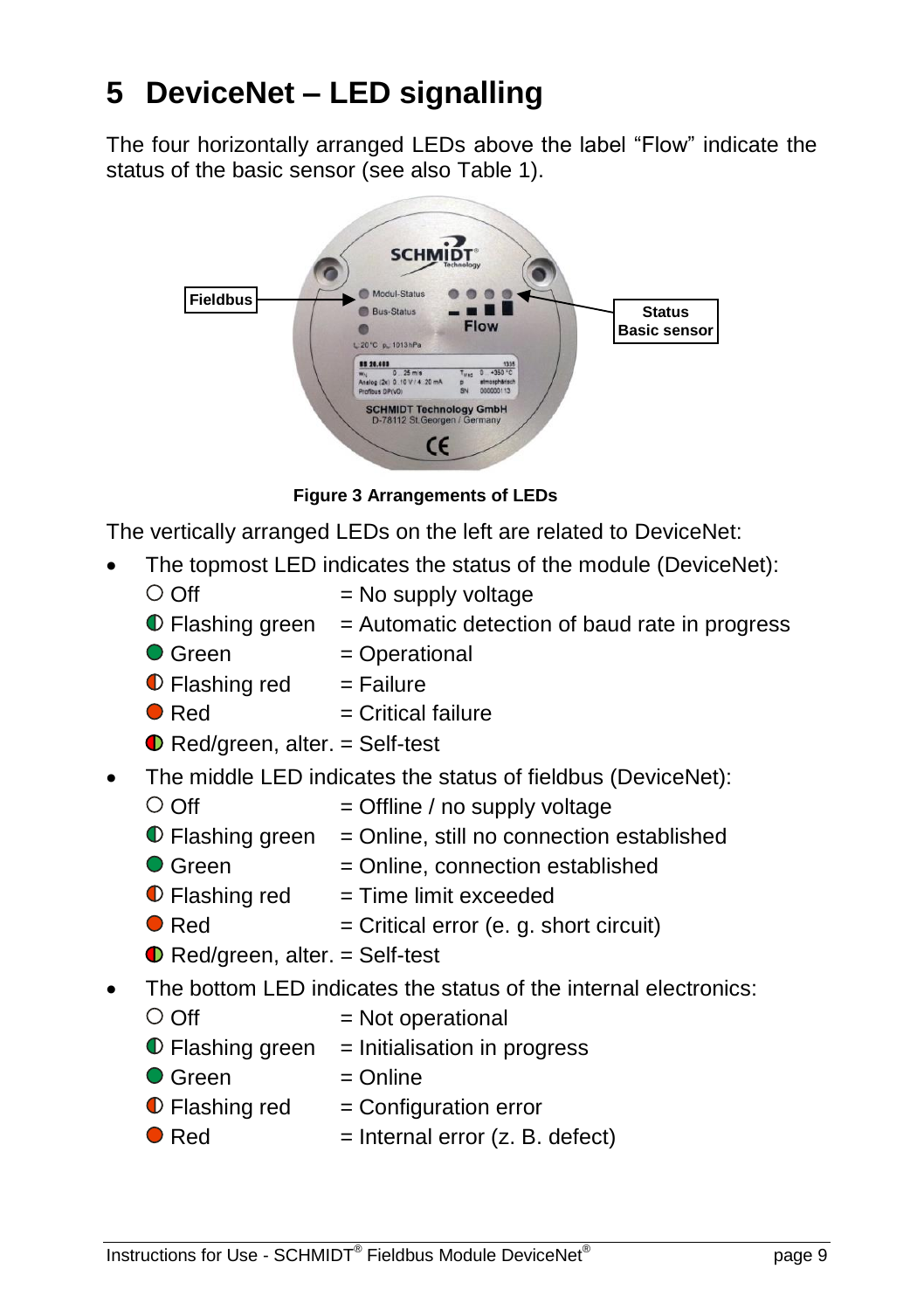## <span id="page-9-0"></span>**6 DeviceNet – Commissioning**

To integrate the **SCHMIDT® flow sensor** into the process control via DeviceNet an EDS file is available on the homepage:

<https://www.schmidt-sensors.com/sensoren.html>

The file is formatted as a zip archive and can be found in the tab of each sensor type which is capable of DeviceNet.

## **Product profile**

All **SCHMIDT® flow sensors** that are featuring a DeviceNet module can formally described as follows:

- Vendor ID: 923
- Vendor name: **SCHMIDT Technology GmbH**
- Product profile: Generic (0x2B)
- Product code: 2
- Product name: **SCHMIDT DN flow sensor**

The type of the base sensor is not explicitly named in the EDS file. It can be derived from its material number (class 0x64, instance #1, attribute #103):

- **SS 20.600**: 524600
- **SS 20.651**: 546650

### **Data structure**

The **SCHMIDT® flow sensors** are specified with the self-defined data class "0x64" by the following instances:

- **Instance #1**
	- **Reading of sensor status and primary measured values**

| #              | <b>Name</b>           | <b>Access</b> | <b>Type</b>  | Value                       |
|----------------|-----------------------|---------------|--------------|-----------------------------|
|                | Sensor status         | Get           | <b>UINT</b>  | content see attributes      |
| $\overline{2}$ | Femperature of Medium | Get           | <b>INT</b>   | 0.1 x unit (see attributes) |
| 3              | Volume flow           | Get           | REAL         | unit see attributes         |
| $\overline{4}$ | Flow velocity         | Get           | <b>UDINT</b> | in ${\rm [mm/s]}$           |

#### **Customer specific parametrization**

| #  | <b>Name</b>         | <b>Access</b> | <b>Type</b>  | Value                                                    |
|----|---------------------|---------------|--------------|----------------------------------------------------------|
| 11 | Averaging           | Get / Set     | <b>USINT</b> | averaging of above-mentioned<br>values $(#2#4)$ ; in [s] |
| 12 | Unit of volume flow | Get / Set     | <b>USINT</b> | selection see attributes                                 |
| 13 | Standard conditions | Get / Set     | <b>USINT</b> | selection see attributes                                 |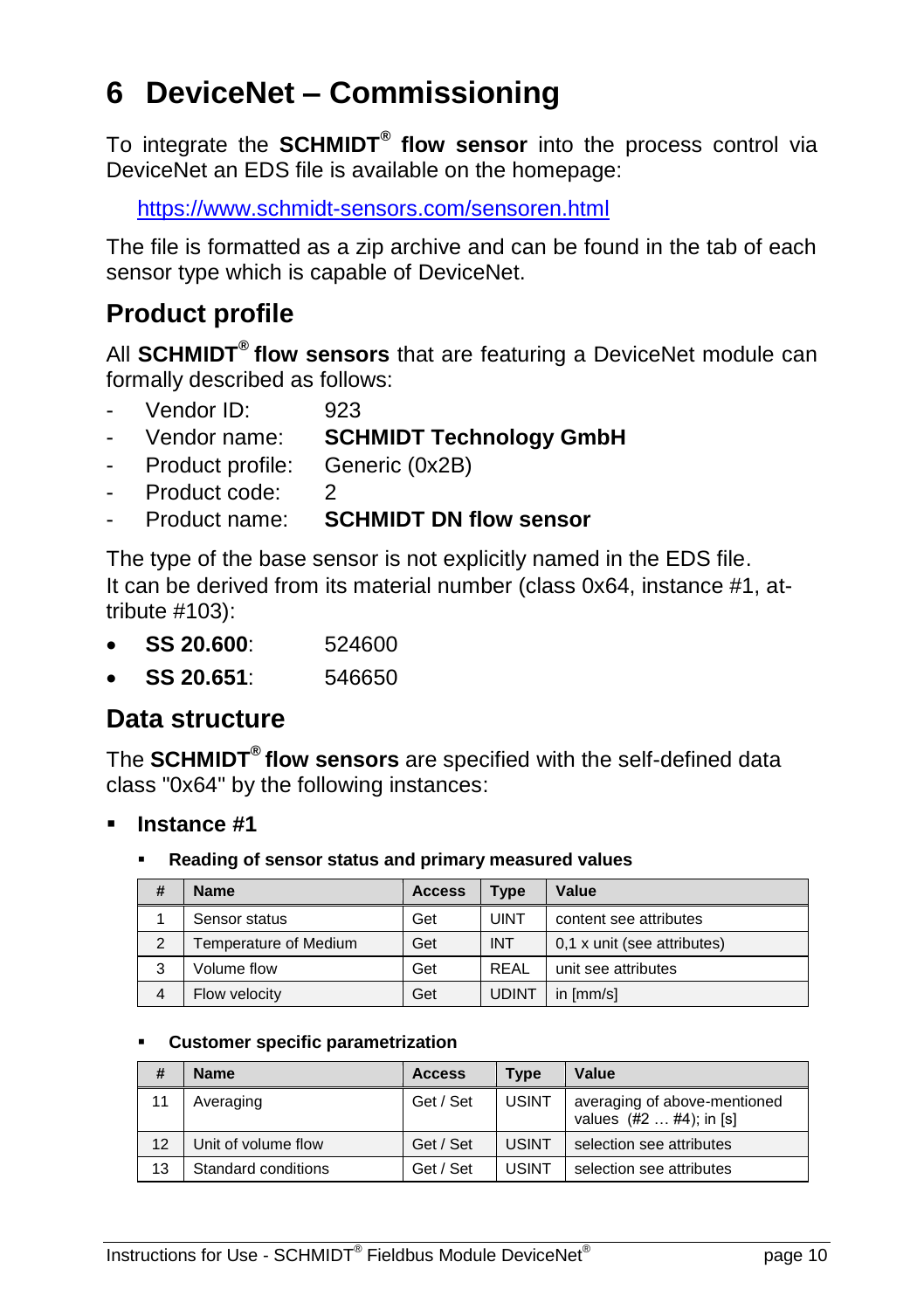| #  | Name                                         | <b>Access</b> | Type         | Value                         |
|----|----------------------------------------------|---------------|--------------|-------------------------------|
| 14 | Pipe inner diameter                          | Get / Set     | <b>UINT</b>  | in $[mm]$                     |
| 15 | Unit of temperature of<br>medium             | Get / Set     | <b>USINT</b> | selection see attributes      |
| 51 | Hysteresis (COS) of<br>temperature of medium | Get / Set     | <b>UINT</b>  | increment: 0.1 °C             |
| 52 | Hysteresis (COS) of volume<br>flow           | Get / Set     | RFAI         | unit see #12                  |
| 53 | Hysteresis (COS) of flow<br>velocity         | Get / Set     | <b>UDINT</b> | in $[mm/s]$                   |
| 54 | I/O Assembly Instance                        | Get / Set     | <b>USINT</b> | details see "Assembly Object" |

#### **Sensor configuration (fix parameters)**

| #   | <b>Name</b>                                         | <b>Access</b> | <b>Type</b>  | Value                                                   |
|-----|-----------------------------------------------------|---------------|--------------|---------------------------------------------------------|
| 101 | Software version                                    | Get           | <b>UINT</b>  | of fieldbus module                                      |
| 102 | Serial number                                       | Get           | <b>UDINT</b> | of flow sensor                                          |
| 103 | Material number                                     | Get           | <b>UDINT</b> | of flow sensor                                          |
| 104 | Configuration number                                | Get           | <b>UDINT</b> | of flow sensor                                          |
| 105 | Overpressure                                        | Get           | <b>USINT</b> | predefined, typ. overpressure in<br>operation, in [bar] |
| 106 | Measuring range of flow<br>velocity                 | Get           | <b>UDINT</b> | in [mm/s]                                               |
| 107 | Lower measurement range<br>of temperature of medium | Get           | <b>INT</b>   | in $[0.1 °C]$                                           |
| 108 | Upper measurement range<br>of temperature of medium | Get           | <b>INT</b>   | in [0.1 °C]                                             |
| 109 | Measuring range of volume<br>flow                   | Get           | <b>REAL</b>  | calculated; unit see #12                                |
| 111 | Maximum temperature of<br>electronics               | Get           | <b>SINT</b>  | in $[^{\circ}C]$                                        |

#### **Reading of diagnostic reports**

| #   | Name                       | <b>Access</b> | <b>Type</b> | Value                         |
|-----|----------------------------|---------------|-------------|-------------------------------|
| 110 | Temperature of electronics | Get           | INT         | in [°C]                       |
| 150 | Parametrization error      | Get           | UINT        | Impermissible parameter value |

#### Note:

The volume flow  $\dot{V}_N$  is calculated from the product of the measured flow velocity  $w_N$  and the pipe cross-sectional surface  $A_R$  (for this purpose the pipe diameter  $D_R$  is required), weighted with a profile factor PF which depends of the pipe diameter:

$$
\dot{V}_N = PF \cdot A_R \cdot w_N = PF \cdot \frac{\pi}{4} \cdot D_R^2 \cdot w_N
$$

The profile factors are stored in the fieldbus module and are automatically taken into account.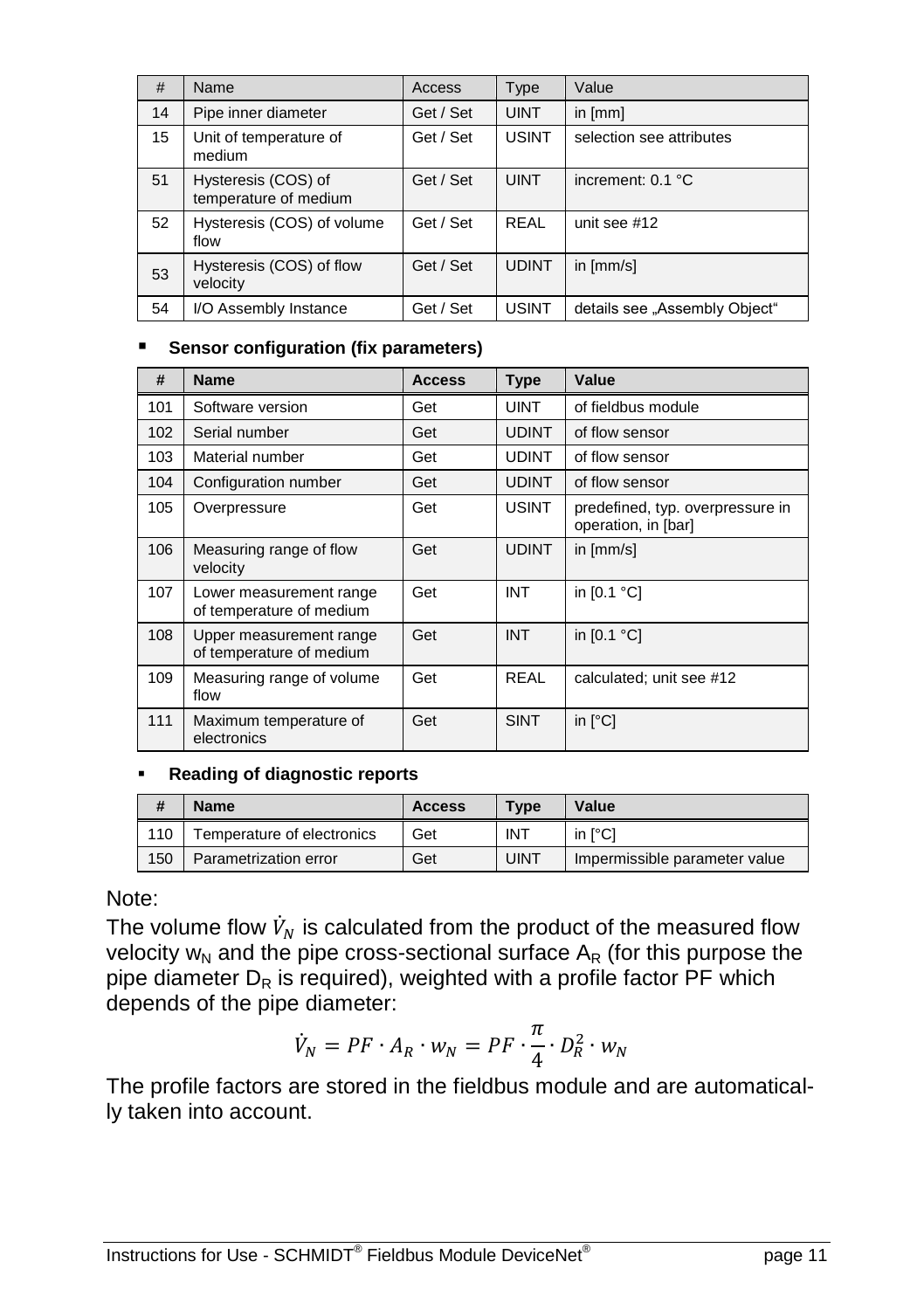## **Attributes (customer specific parametrization)**

The attributes listed below comprises all sensor parameters that can be modified by the customer:

#### **Averaging (#11)**

Moving average over a defined time interval of flow velocity, volume flow and medium temperature.

- Data type: Unsigned8
- Unit: Seconds
- Value range: 0 … 120 (default: 0)

#### **Unit of volume flow (#12)**

Moving average over a defined time interval of flow velocity, volume flow and medium temperature.

- Data type: Unsigned8
- Value range: (default: 0)

| Value                   | Unit                              |
|-------------------------|-----------------------------------|
| 0                       | $m^3/h$                           |
| 1                       | $m^3$ /min                        |
| 2                       | $m^3/s$                           |
| 3                       | I/h                               |
| $\overline{\mathbf{4}}$ | l/min                             |
| 5                       | $\sqrt{s}$                        |
| 6                       | $\overline{\text{ft}}^3/\text{h}$ |
| $\overline{7}$          | ft <sup>3</sup> /min              |
| 8                       | $\overline{\text{ft}^3}/\text{s}$ |
| 9                       | cm <sup>3</sup> /h                |
| 10                      | $\overline{\text{cm}}^3$ /min     |
| 11                      | cm <sup>3</sup> /s                |

#### **Standard conditions (#13)**

Standard flow velocity and standard volume flow refer to these environmental conditions.

- Data type: Unsigned8
- Value range: (default: 0)

| Value | Reference      | Temperature      | <b>Pressure</b> |
|-------|----------------|------------------|-----------------|
| 0     | <b>SCHMIDT</b> | 20.0 °C          | 1013.25 hPa     |
|       | ISO6358        | 20.0 °C          | 1000.00 hPa     |
| 2     | ISO2533        | 15.0 °C          | 1013.25 hPa     |
| 3     | DIN1343        | $0.0 \text{ °C}$ | 1013.25 hPa     |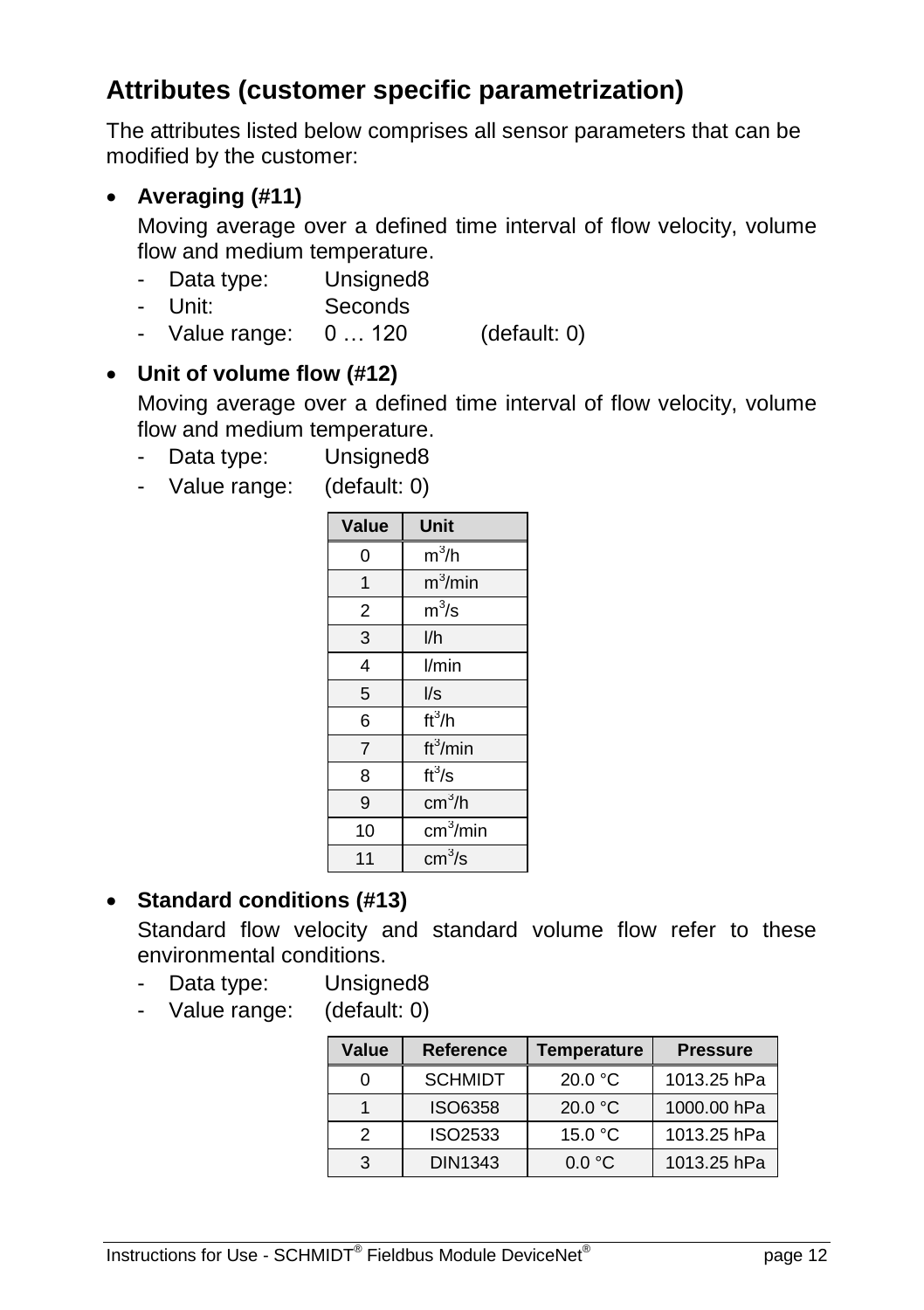#### **Inner pipe diameter (#14)**

Required to calculate volume flow from the measured flow velocity (profile factor considered).

- Data type: Unsigned16
- Unit: 0.1 mm
- Value range: 150 … 50,000 (default: 0)

#### **Unit of medium temperature (#15)**

- Data type: Unsigned8
- Value range: (default: 0)

| Value | Unit |
|-------|------|
| 0     | °C   |
|       | °F   |
| 2     | ĸ    |

- Note:

The measuring range limits of the medium temperature (attributes #107 and #108) depend on the sensor type. They are unmodifiable, neither the values nor the unit of measurement ([0.1 °C)] can be configured.

#### **Hysteresis (COS) of medium temperature (#51)**

- Data type: Unsigned16
- $-$  Unit: 0.1 °C
- Value range: 0 … 65,535 (default: 0)

#### **Hysteresis (COS) of volume flow (#52)**

- Data type: Real
- Unit: customized, see attribute #12
- Value range: 0 … max. of real (default: 0)

#### **Hysteresis (COS) of flow velocity (#53)**

- Data type: Unsigned32
- Unit: 1 mm/s
- Value range: 0 … 4,294,967,295 (default: 0)

#### **I/O assembly instance (#54)**

- Data type: Unsigned8
- Value range: (default: 0)

| Value   Selection     |
|-----------------------|
| Instance #1 (12 Byte) |
| Instance #2 (8 Byte)  |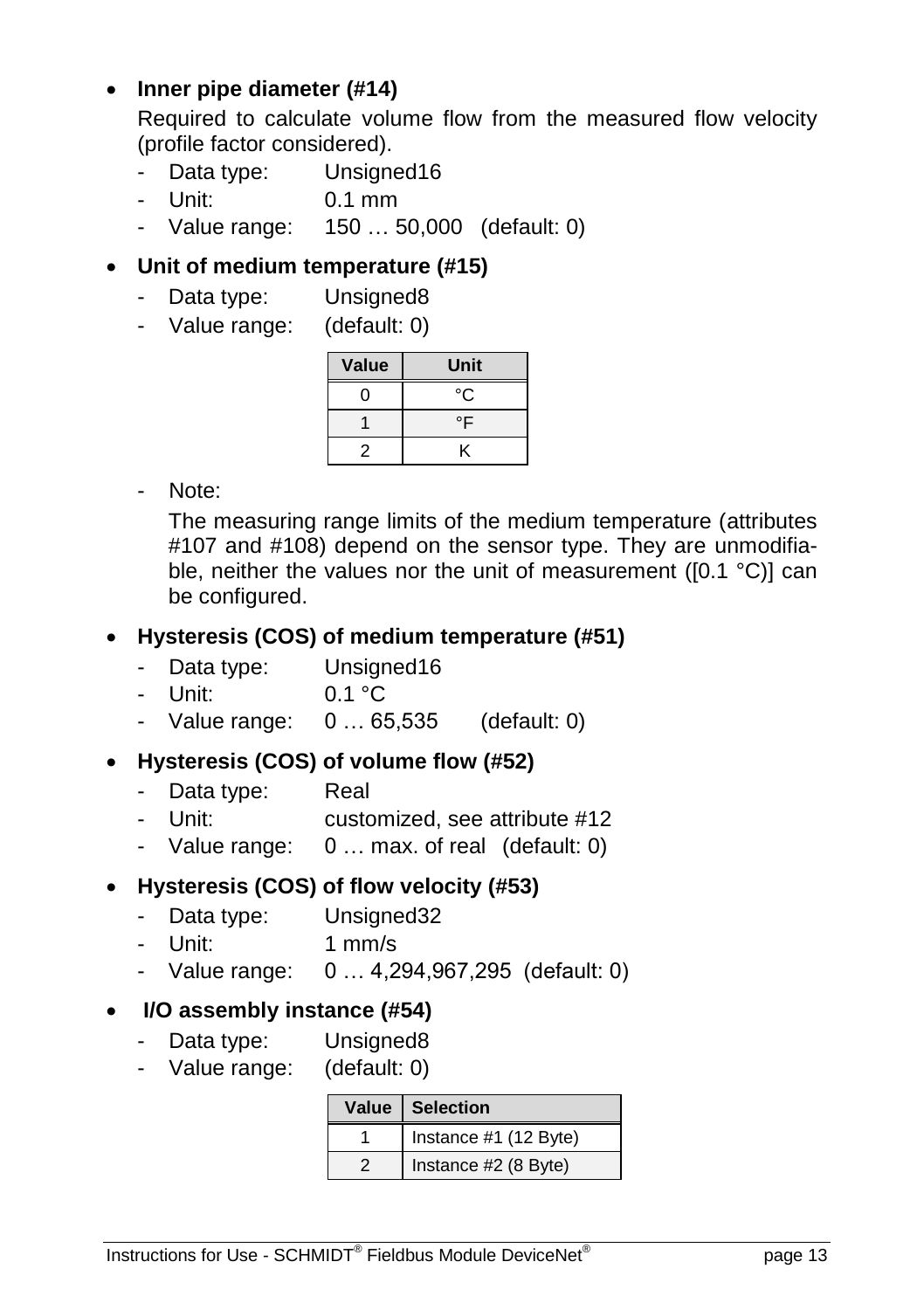## <span id="page-13-0"></span>**7 DeviceNet – Communications**

## **Operation modes**

The following DeviceNet operational modes are supported:

- Polling
- Bit-strobe
- Cycling
- Change of state (= COS)

Amendment COS:

- The sensor sends a message at its own if one of the following values has changed by a certain amount, the so-called hysteresis:
	- Flow velocity
	- Temperature of medium
	- Volume flow
- The hysteresis is configurable by the customer for each of the above-mentioned measured values and inhibits that the slightest change of a value causes a COS-telegram.
- The possible value entries are not limited (except by the bit width of the corresponding registers). It is the customer's responsibility to parameterize meaningful amounts (e.g. 1% of the measuring range).

## **Assembly Object (0x04)**

An "assembly object" bundles the attributes of multiple objects so that their data can be sent or received through a single data packet (fragmented telegram).

Two instances are defined with cyclic or at least frequently relevant information. The respective instance is selected with attribute #54 of Object 0x64.

**Instance #1**

| #           | <b>Name</b> | <b>Access</b> | $TV$ pe       | Value   |
|-------------|-------------|---------------|---------------|---------|
| $\sim$<br>ັ | .<br>Jata   | Get           | Array of Byte | 12 Byte |

#### **Instance #2**

| $\overline{u}$<br># | <b>Name</b> | Access | $T$ <sub>Vpe</sub> | Value  |
|---------------------|-------------|--------|--------------------|--------|
| $\sim$<br>ٮ         | Data        | Get    | Array of Byte      | 8 Byte |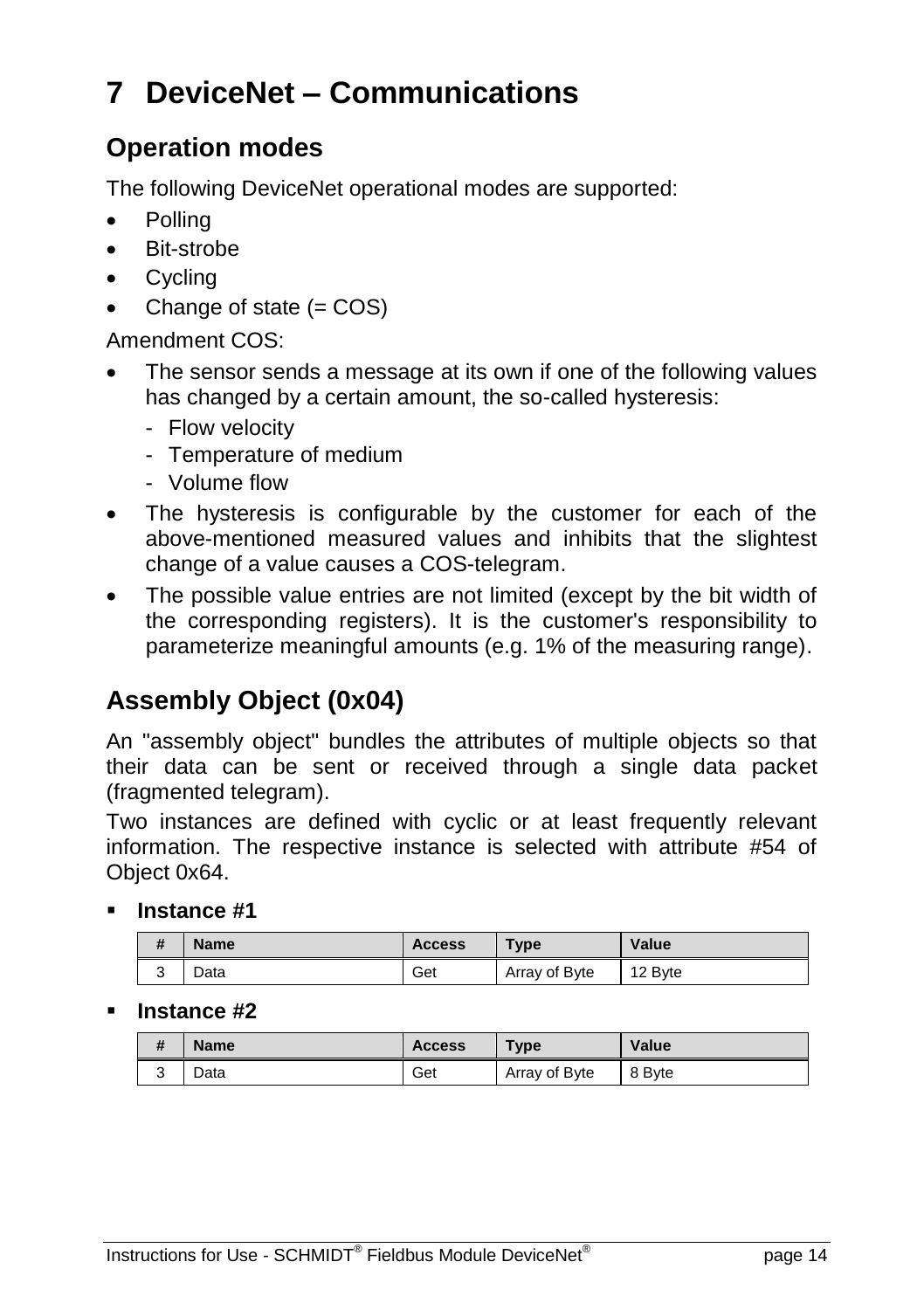The content of both instances differs only regarding the transmitting of the flow velocity:

| <b>Instance</b> | Data width | <b>Transmitted content</b>                                             |
|-----------------|------------|------------------------------------------------------------------------|
| #1              | 12 Byte    | Sensor status<br>Temperature of medium<br>Volume flow<br>Flow velocity |
| #2              | 8 Byte     | Sensor status<br>Temperature of medium<br>Volume flow                  |

## **Attribute** *Sensor status*

Adjacent to the actual measurement data, the additional attribute *Sensor status* (attribute #1 of object 0x64) reports important, partially invalid operating conditions as well as possible defects of the base device:

| Value | <b>Designation</b>                                    |
|-------|-------------------------------------------------------|
| 0     | Sensor in normal operation (none of the states below) |
| 1     | Sensor element defective                              |
| 2     | Medium temperature too high                           |
| 3     | Medium temperature too low                            |
| 4     | Supply voltage too high                               |
| 5     | Supply voltage too low                                |
| 6     | Electronics temperature too high                      |
| 7     | Electronics temperature too low                       |
| 8     | Other fault (e.g. no adjustment data, CRC-error )     |
| 9     | Within the internal zfc limit                         |
| 10    | Within the external zfc limit                         |

Value 1 and 8:

The sensor exhibits an essential defect and must be send in for repair to the vendor.

Value 2 … 7:

One or more operational conditions are impermissible.



Stop impermissible operating conditions immediately, otherwise the sensor may suffer irreparable damage.

Value 9 and 10:

Operational conditions within the interval suitable for zfc ("zero flow plausibility check" to control the sensory characteristic), description see next subchapter.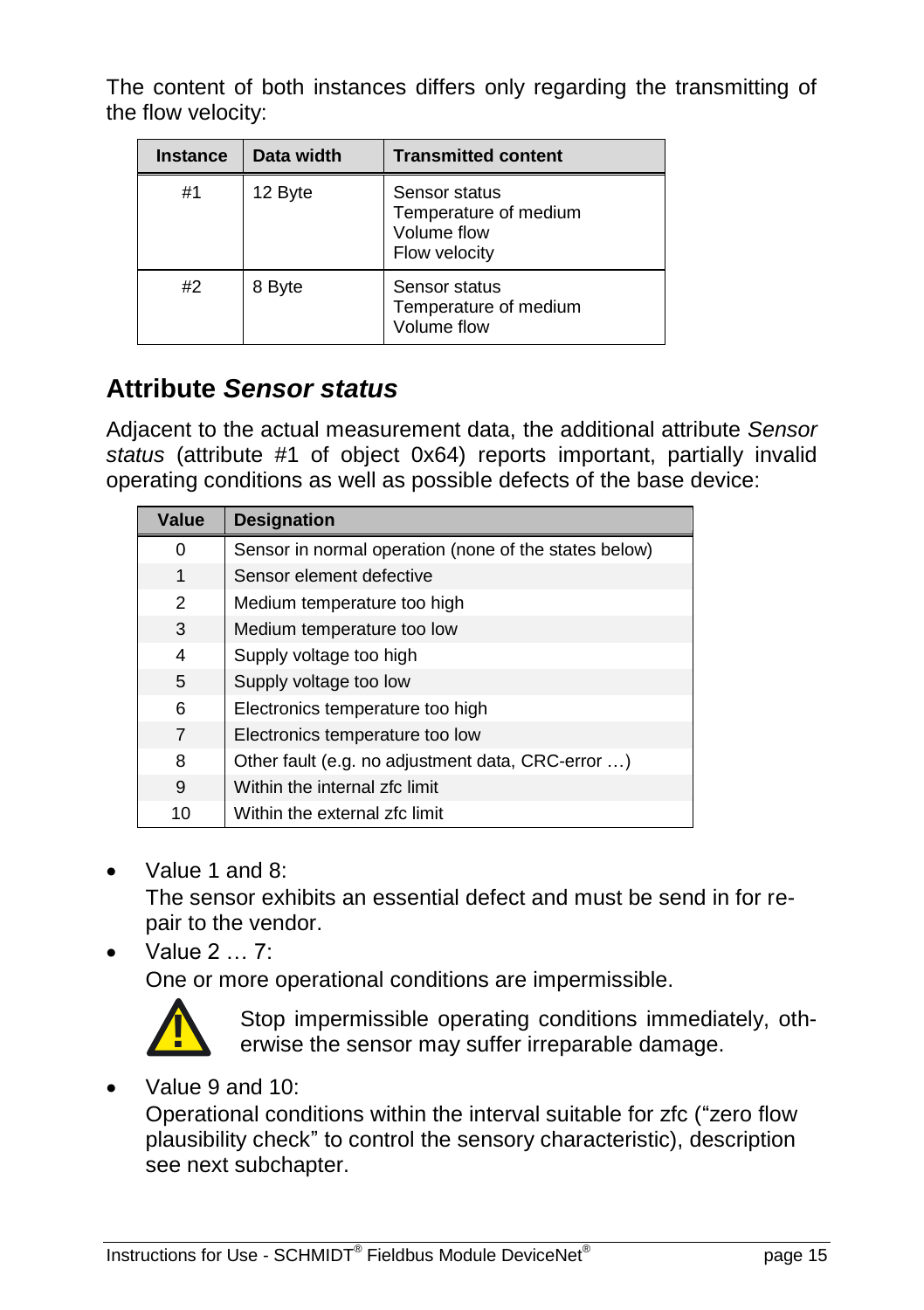#### <span id="page-15-0"></span>*Sensor status* **"zfc" - handling by user**

As the heating capacity at zero flow depends on different parameters, it is important to make sure that the defined environmental parameters are observed during the test. These are:

| <b>Environmental parameter</b>                      | Value / range            |
|-----------------------------------------------------|--------------------------|
| Flow velocity                                       | $0 \text{ m/s}$          |
| Temperature of medium (real at the measuring point) | $10 - 30 °C$             |
| Temperature of medium (sensor output) <sup>6</sup>  | $20 - 40 °C$             |
| Pressure                                            | atmospheric <sup>7</sup> |

As soon as the above environmental conditions are available, the *sensor status* can be used for checking the zfc. For a sensor with proper function, it must assume the value "9" (optimal) or "10" (extended range).

If the zfc value is 9, the heating capacity is within the range defined during the adjustment, i.e. the sensor element works optimally.

If the zfc value assumes "10", minor deviations in relation to the adjustment have been determined. This can be caused by several reasons:

- The heat transfer has changed (e. g. by soiling deposits on the sensor element) - there is a slight shift in the sensor characteristic.
- One or more environmental conditions required for a correct determination of the zfc were not observed, i.e. the test is invalid.

Recommendation for this case:

Observe the further progress of the zfc of this sensor and critically scrutinize measured values, possibly arrange cleaning. Equip the sensor head with a protective cap to ensure zero flow.

If the zfc value does not correspond to 9 or 10 under correct environmental conditions, then it indicates a serious deviation of the sensory characteristic. In this case, the sensor has to be instantly maintained (e.g. visual inspection, cleaning, calibration, repair, etc.).

1

 $6$  In case of low or zero flow the measured medium temperature is about 10 K higher than the real temperature because of crosstalk between heater and temperature element.

 $^7$  Atmospheric = 700 ... 1,300 mbar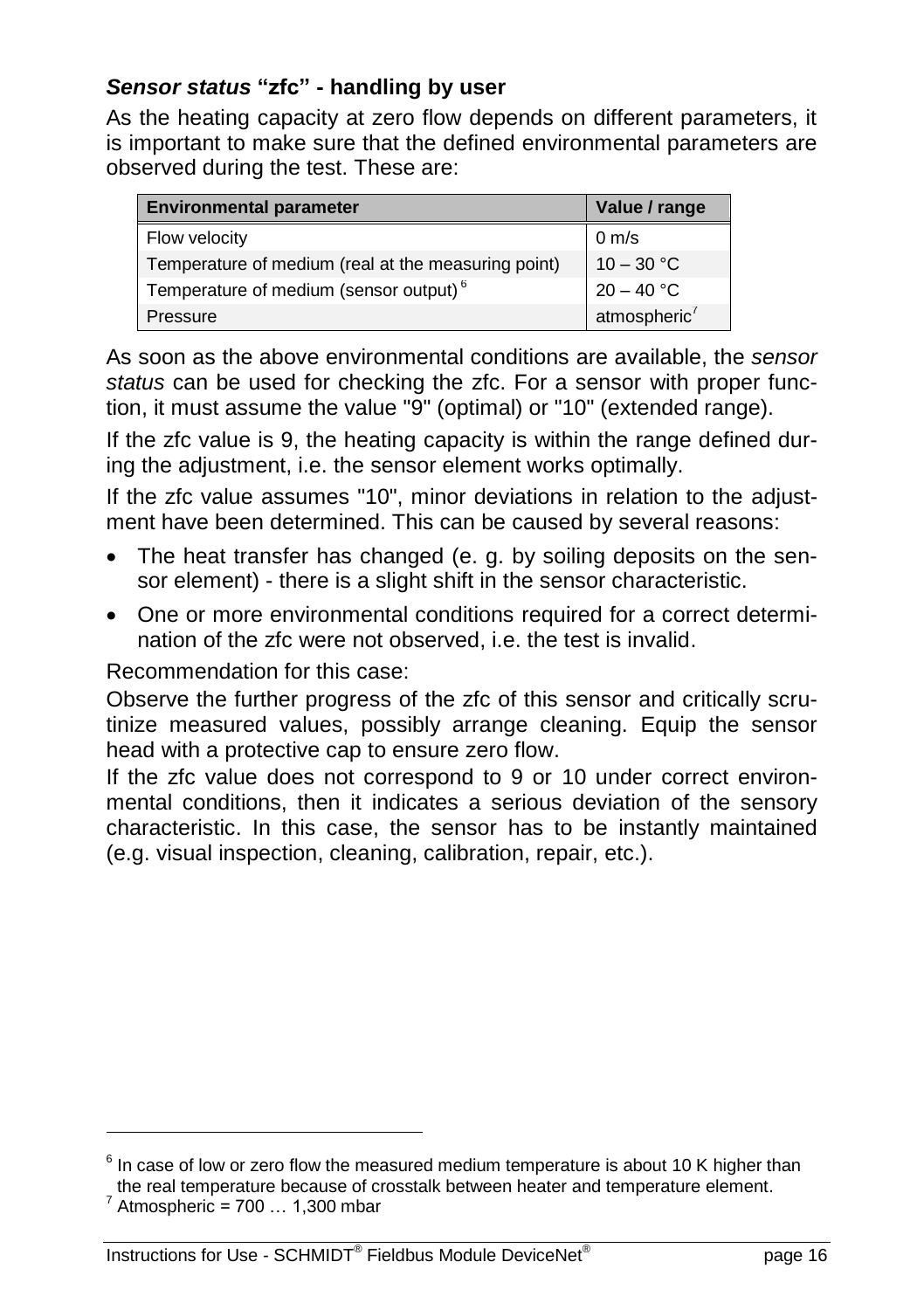## <span id="page-16-0"></span>**8 Dimensions**



#### **Dimensions in mm**